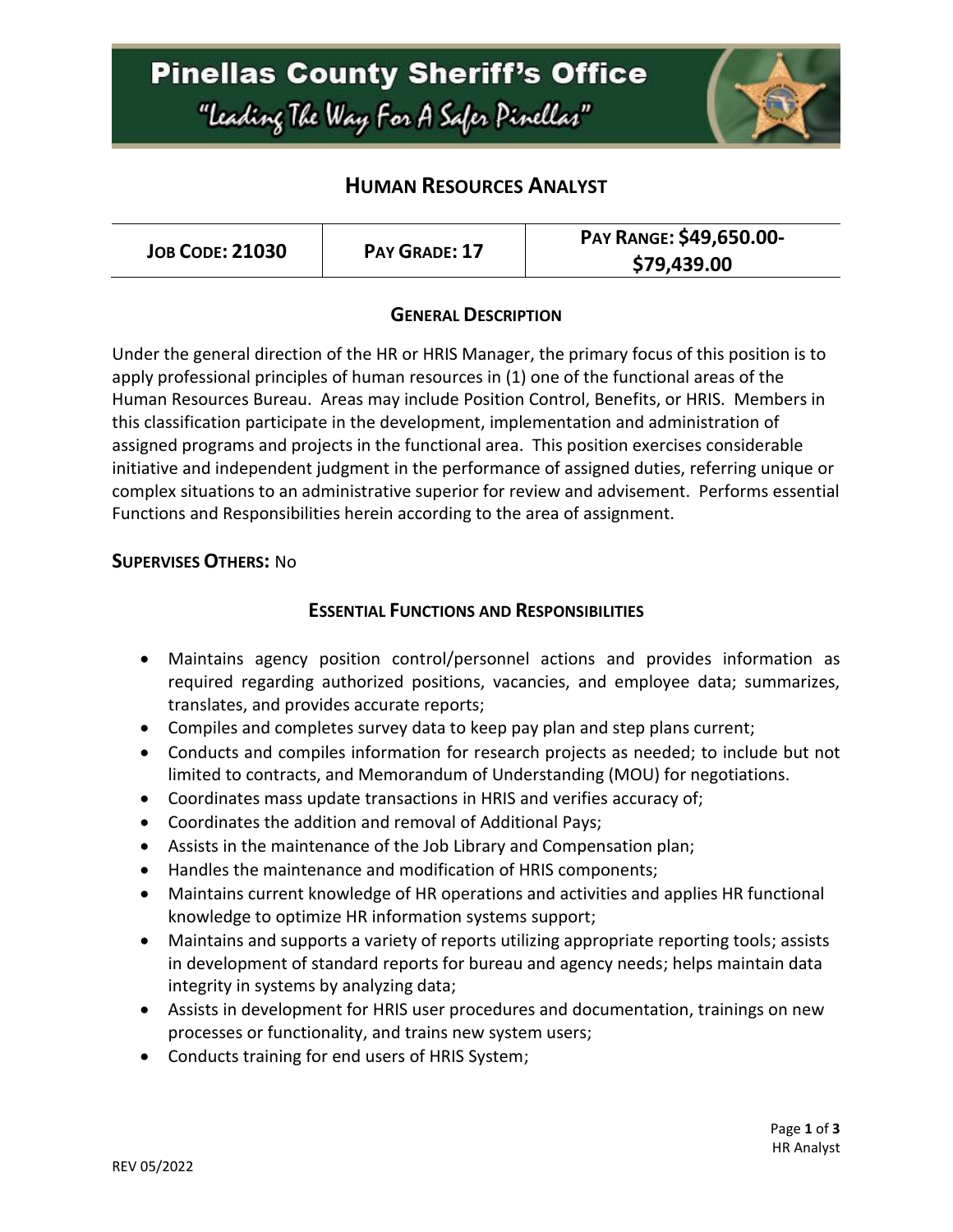# **Pinellas County Sheriff's Office** "Leading The Way For A Safer Pinellar"



- Administering performance evaluation program and providing guidance and expert advice to management or to other groups on technical, systems, or process-related topics.
- Administers benefits, leave of absence (LOA) and workers compensation processes and ensure compliance.
- Finds patterns and trends in the analyzed data on leave issues with FMLA, Workers Compensation, and light duty.
- Create, maintain and communicate metrics on leaves and highlight trends.
- Act as liaison with Workers Compensation carrier ensuring timely case management and approval.
- Ensure compliance with FMLA and as well as with all other medical, personal and military leaves.
- Provide counseling to staff and managers on policies and procedures related to leaves of absence, advising employees on eligibility on status of approved leaves
- Assists with conduct leave training
- Performs other duties as assigned
- Participate in Sheriff's Office recruitment and community relations activities as directed

Regular and reliable attendance is required as an essential function of the position.

This position may be considered essential and, in the event of an emergency or natural disaster may be required to work.

This list is not intended to be all-inclusive, and you may not be responsible for every item listed. The employer reserves the right to assign additional functions and responsibilities as necessary.

### **QUALIFICATIONS**

- Graduation from an accredited college or university with a Bachelor's Degree in Human Resources Management, Business Administration, Public Administration, or related field AND.
- Two years' experience in a Human Resources professional role.
- Or equivalent combination of education and experience.
- Demonstrated knowledge of HR functional operations and HR information systems.
- Must possess a valid Florida driver's license.

### **KNOWLEDGE, SKILLS, AND ABILITIES**

• Proficiency or knowledge in using a variety of computer software applications such as Microsoft Office (Excel, Word, etc.).